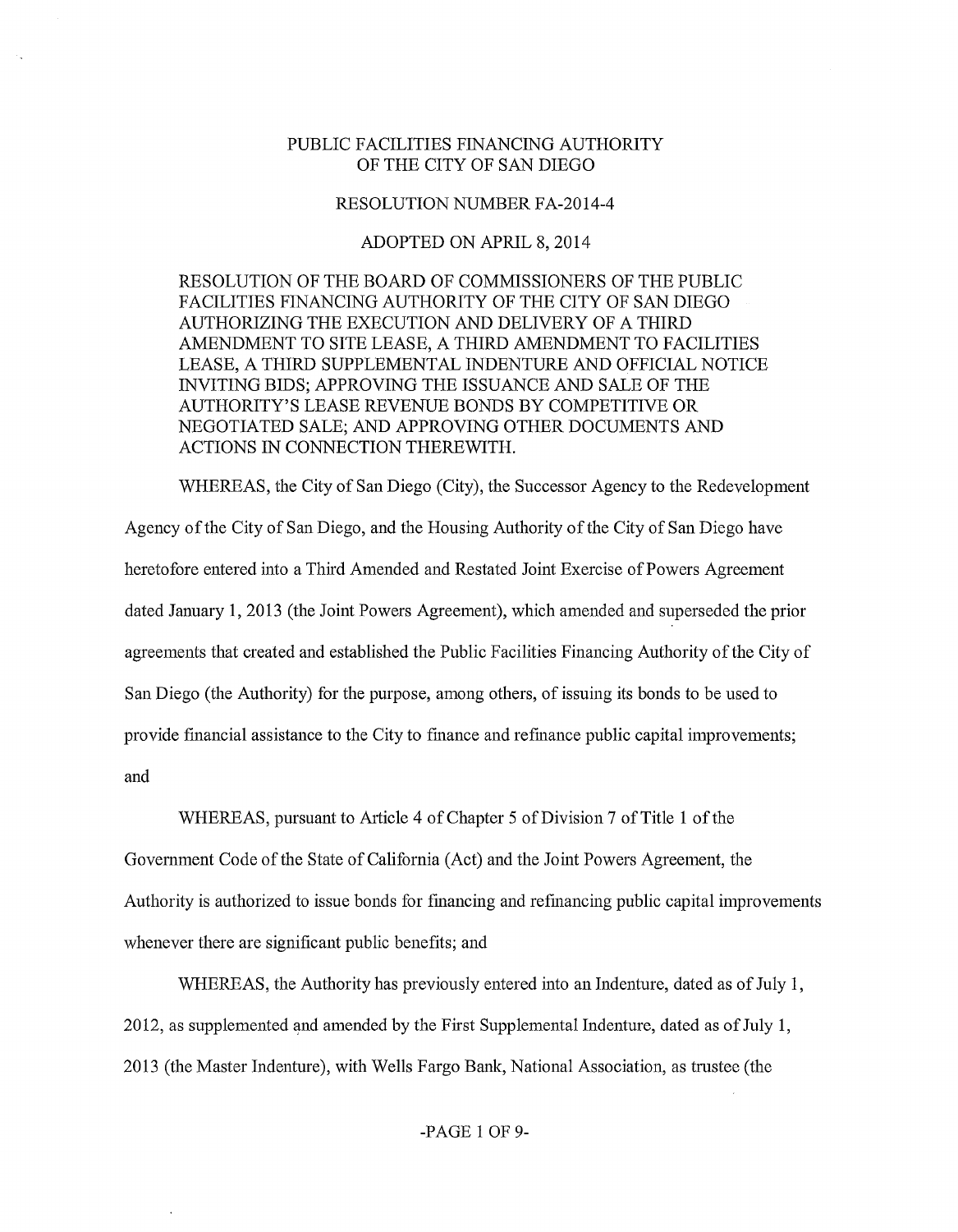Trustee), to provide for the issuance of lease revenue bonds pursuant to the terms of the Master Indenture for the benefit of the City; and

WHEREAS, pursuant to the Master Indenture, the Authority has issued various series of bonds (the Prior Bonds) to finance certain capital projects and to refund various obligations of the City and the Authority; and

WHEREAS, in connection with the issuance of the Prior Bonds the Authority and the City entered into a Site Lease, dated as of July 1, 2012, as supplemented and amended by the First Amendment to Site Lease, dated as of July 1, 2013 (together, the Master Site Lease), pursuant to which the City leased to the Authority certain real property and the improvements thereon and a Facilities Lease, dated as of July 1, 2012, as supplemented and amended by the First Amendment to Facilities Lease, dated as of July 1, 2013, (together, the Master Facilities Lease) pursuant to which the Authority leased to the City certain real property and the improvements thereon; and

WHEREAS, on March 11, 2014, the Board of Commissioners of the Authority adopted Resolution No. FA-2014-2 to authorize the issuance of its Public Facilities Financing Authority of the City of San Diego Lease Revenue Bonds, Series 2014A (Capital Improvement Projects) (the Series 2014A Bonds) in a principal amount not to exceed \$71,000,000 and in connection therewith approved the execution and delivery of a Second Amendment to Site Lease, a Second Amendment to Facility Lease and a Second Suppleinental Indenture and certain other documents; and

WHEREAS, the Authority has determined that it is desirable, furthers a public purpose and will result in significant public benefits to the citizens of the City, within the meaning of the Act, to assist the City in financing the costs of the acquisition, design, construction, installation,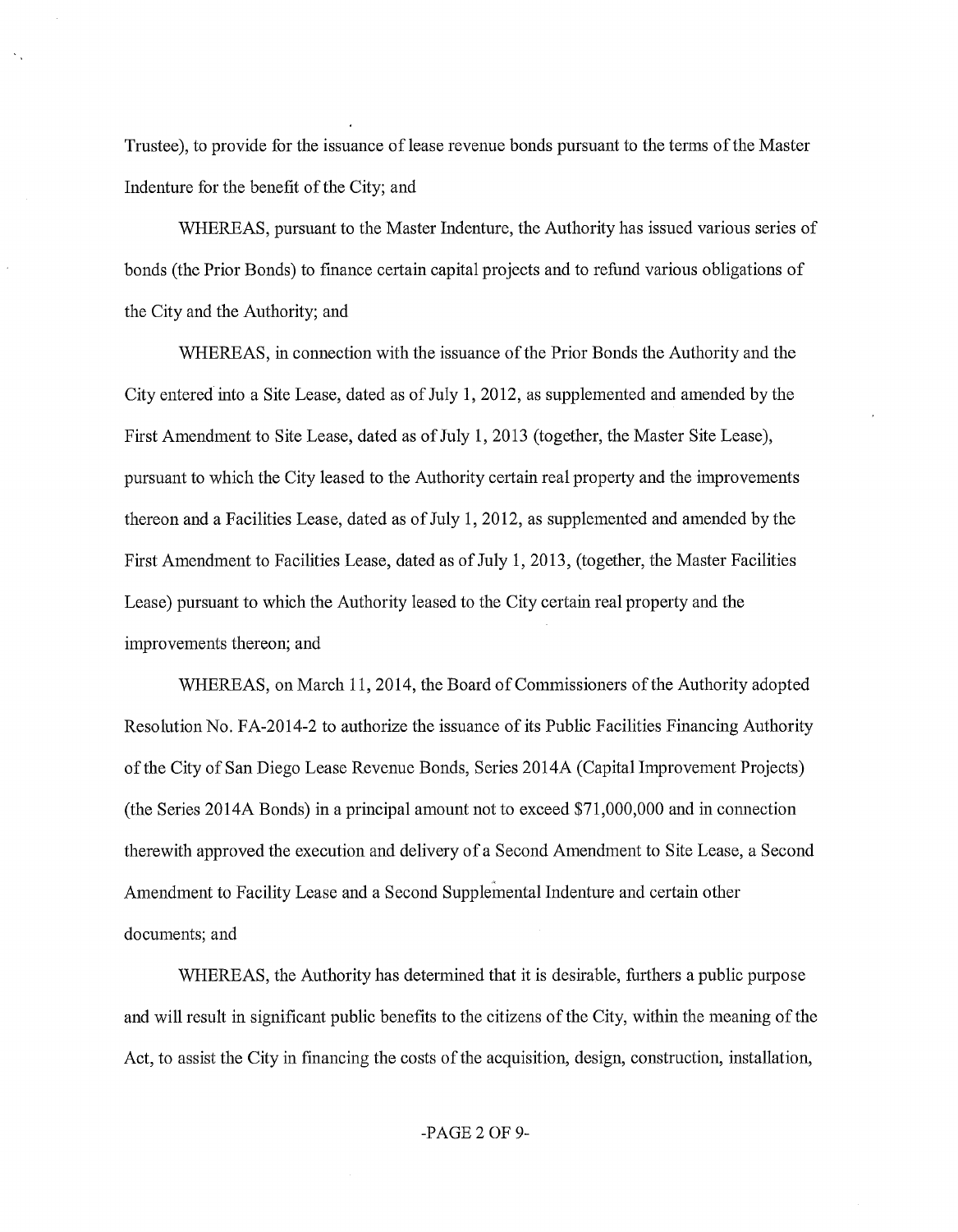improvement, replacement and equipping of certain capital improvement projects of the City in addition to those to be financed with the proceeds of the Series 2014A Bonds (collectively, the Projects) at various locations within the City; and

WHEREAS, in order to accomplish the financing of the Projects and to achieve such public purposes, the Authority has determined to authorize the issuance of not to exceed \$59,000,000 aggregate principal amount of its Public Facilities Financing Authority of the City of San Diego Lease Revenue Bonds (Capital Improvement Projects) (the Bonds) which when issued will be designated by a year and letter reference; and

WHEREAS, to accomplish the forgoing, the Authority has determined: to enter into a Third Supplemental Indenture, which supplements and amends the Master Indenture (the Third Supplemental Indenture, and together with the Master Indenture and the Second Supplemental Indenture, the Indenture) by and between it and the Trustee; a Third Amendment to Site Lease (the Third Amendment to Site Lease, and together with the Master Site Lease and the Second Amendment to Site Lease, the Site Lease) by and between the Authority and the City, and a Third Amendment to Facilities Lease (the Third Amendment to Facilities Lease, and together with the Master Facilities Lease and the Second Amendment to Facilities Lease, the Lease), by and between the Authority and the City, under which the Cify will agree to make Base Rental Payments to the Authority which are calculated to be sufficient to enable the Authority to pay the principal of and interest and premium (if any) on the Prior Bonds, the Series 20 14A Bonds and the Bonds when due and payable; and

WHEREAS, the Authority will sell the Bonds by competitive sale, or, alternatively, under the conditions described herein, by negotiated sale pursuant to a Bond Purchase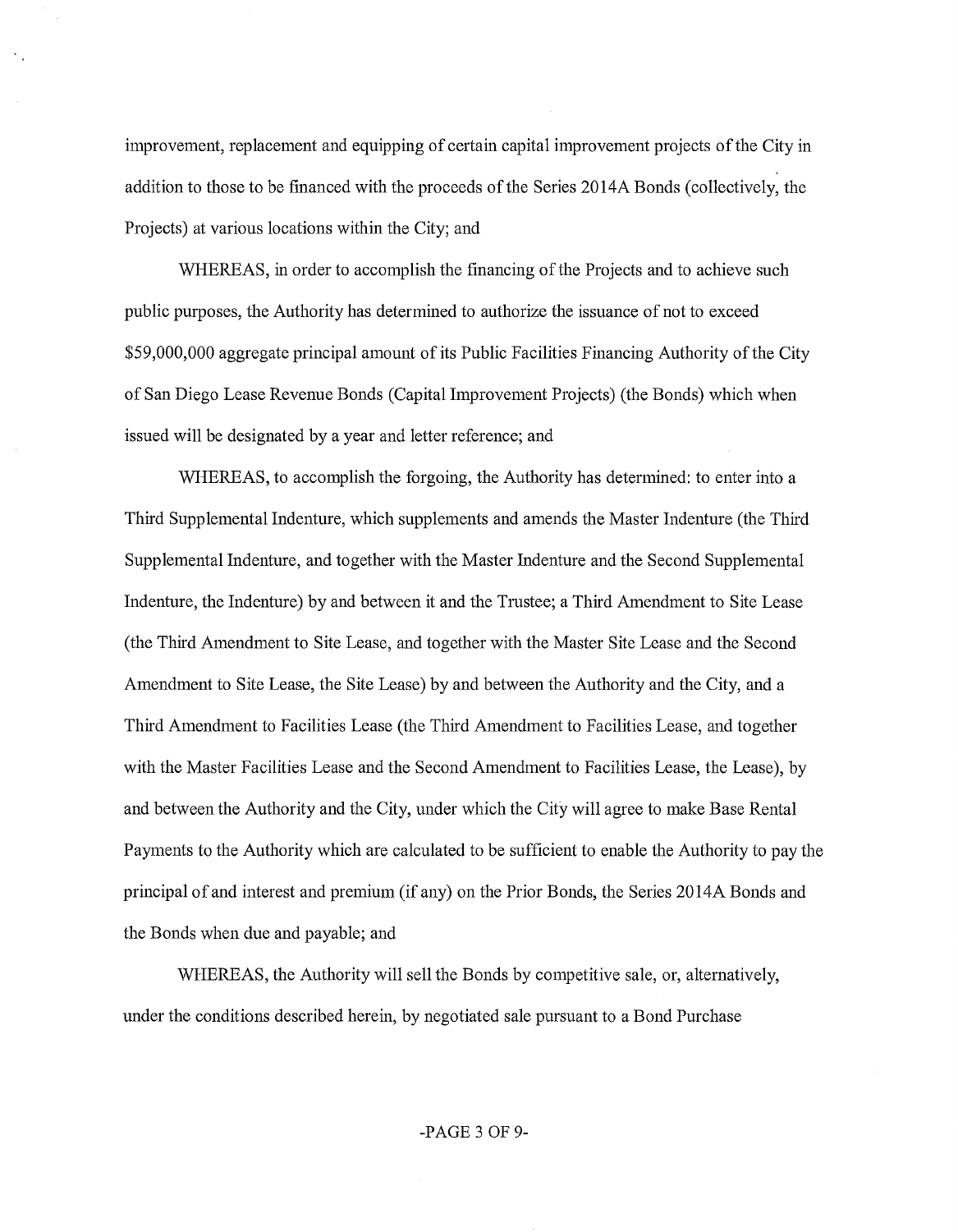Agreement (the Purchase Agreement) among the Authority, the City and the underwriters to be selected as described herein (collectively, the Underwriters);

WHEREAS, the City adopted Ordinance Number 0-20350 (the Bond Ordinance) authorizing and approving (i) the issuance of the Series 2014A Bonds and the Bonds, (ii) the legal documents under and pursuant to which the Series 2014A Bonds and the Bonds will be issued and paid with such changes as permitted by the Bond Ordinance, and (iii) the financing of the Projects, which Bond Ordinance was signed by the Mayor on February 12, 2014 and for which the 30-day referendum period ended on March 14, 2014; and

WHEREAS, there has been presented to this meeting the following documents relating to the issuance of the Bonds:

(a) the proposed form of the Third Amendment to Site Lease;

- (b) the proposed form of Third Amendment to Facilities Lease;
- (c) the proposed form ofThird Supplemental Indenture;

(d) the proposed form of an Official Notice Inviting Bids (the Notice Inviting Bids) pursuant to which the Bonds will be offered for competitive sale; and

(e) the proposed form of Purchase Agreement among the City, the Authority and the Underwriters; and

WHEREAS, the Authority is authorized to undertake the actions described in this Resolution pursuant to the laws of the State of California; NOW, THEREFORE,

BE IT RESOLVED by the Board of Commissioners of the Public Facilities Financing Authority of the City of San Diego as follows:

1. The Authority hereby finds and determines that the statements set forth above in the recitals to this Resolution are true and correct.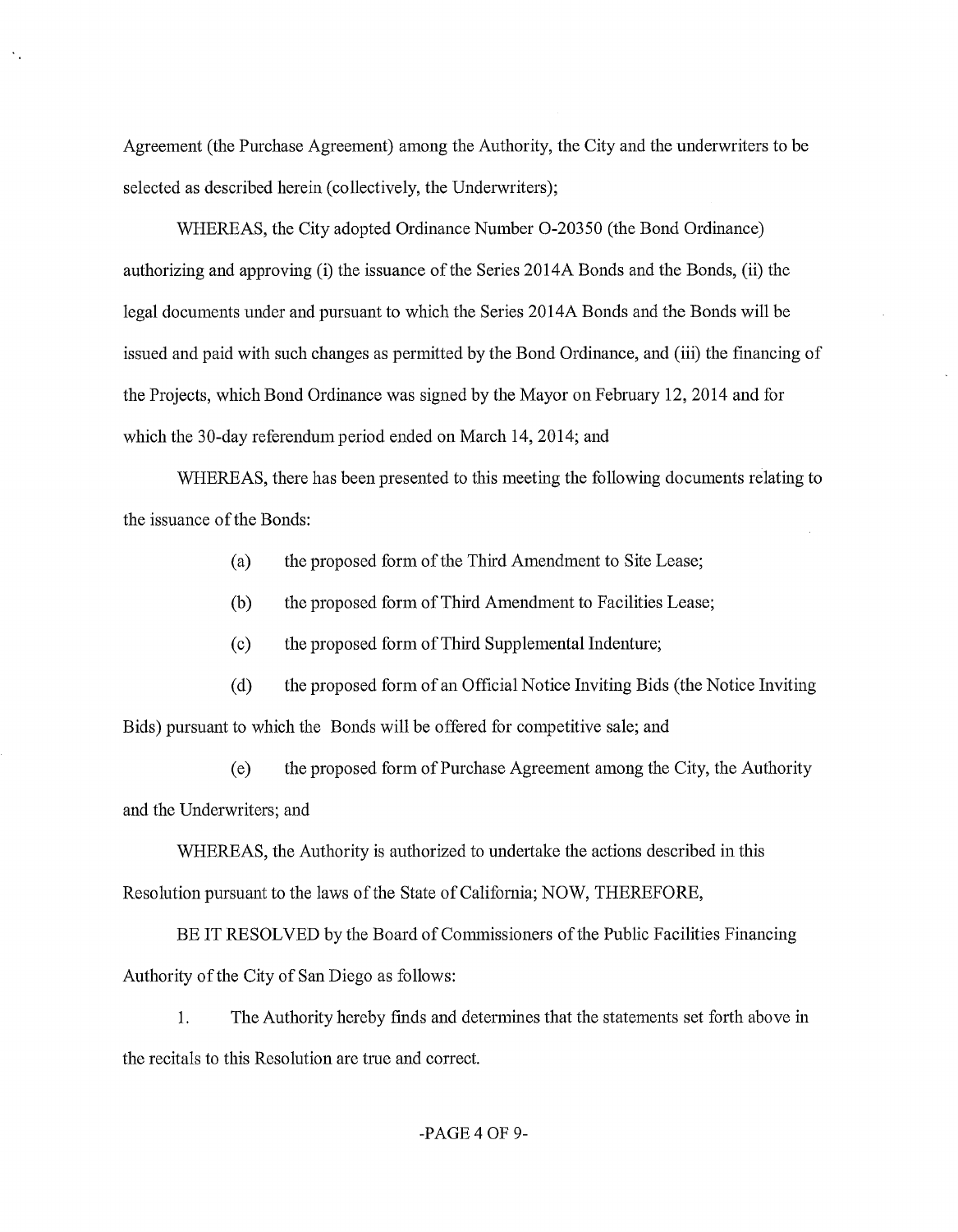2. The form and content of the Third Amendment to Site Lease are hereby authorized and approved. Any of the Chair of the Authority or Vice Chair of the Authority and each of them or any of their respective designees (each, an Authorized Signatory) are hereby severally authorized and directed, for and in the name and on behalf of the Authority, to execute and deliver the Third Amendment to Site Lease in substantially the form presented to and considered at this meeting, and the Secretary of the Authority or her specified designees, and each of them, are authorized and directed to attest thereto, with such additions and changes therein as any Authorized Signatory shall determine to be necessary and desirable and shall require or approve and believes to be in the best interests of the Authority, and as are approved as to form by the General Counsel to the Authority or his specified designee, such approvals to be conclusively evidenced by such Authorized Signatory's execution and delivery of the Third Amendment to Site Lease.

3. The form and content ofthe Third Amendment to Facilities Lease are hereby authorized and approved. Each Authorized Signatory is hereby severally authorized and directed, for and in the name and on behalf of the Authority, to execute and deliver the Third Amendment to Facilities Lease in substantially the form presented to and considered at this meeting, and the Secretary of the Authority or her specified designees, and each of them, are authorized and directed to attest thereto, with such additions and changes therein as any Authorized Signatory shall require or approve as being in the best interests of the Authority, and as are approved as to form by the General Counsel to the Authority or his specified designee, such approvals to be conclusively evidenced by such Authorized Signatory's execution and delivery of the Third Amendment to Facilities Lease.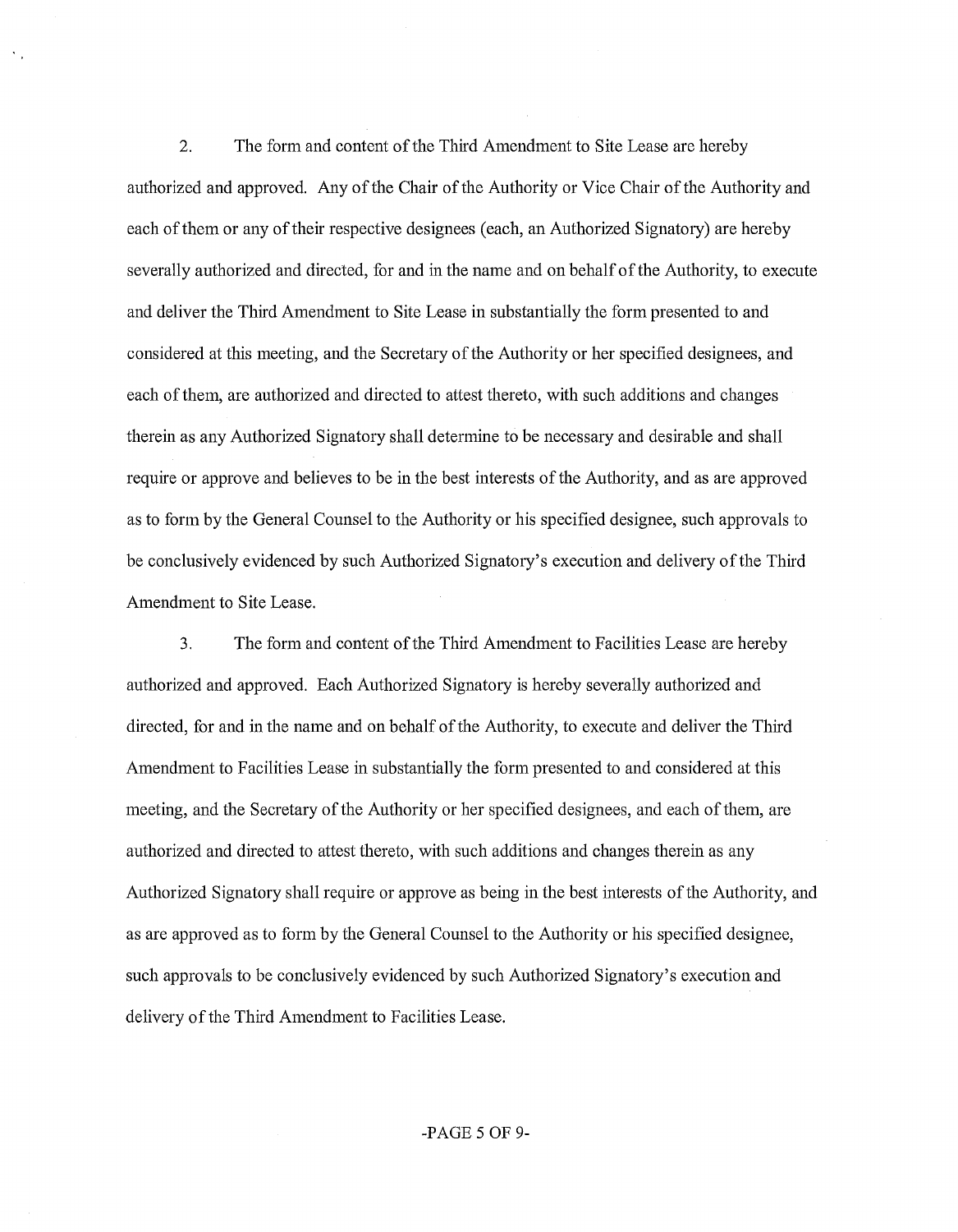4. The fonn and content of the Third Supplemental Indenture, pursuant to which the Authority will issue its Bonds, are hereby authorized and approved. Each Authorized Signatory is hereby severally authorized and directed, for and in the name and on behalf of the Authority, to execute and deliver the Third Supplemental Indenture in substantially the form presented to and considered at this meeting, and the Secretary of the Authority or her specified designees, and each of them, are authorized and directed to attest thereto, with such additions and changes therein as any Authorized Signatory shall determine to be necessary and desirable and shall require or approve and believes to be in the best interests of the Authority, and as are approved as to form by the General Counsel to the Authority or his specified designee, such approvals to be conclusively evidenced by such Authorized Signatory's execution and delivery of the Third Supplemental Indenture.

5. The Authority hereby approves and authorizes the issuance and sale of the Bonds in a principal amount not to exceed \$59,000,000 by competitive sale, or, alternatively, under the conditions described herein, by negotiated sale, provided that: (i) the true interest cost of the Bonds does not exceed 7.0% and (ii) the final maturity of the Bonds shall not be later than 30 years following their date of issuance, all as previously approved by the City Council in the Bond Ordinance. Each Authorized Signatory is authorized to execute and deliver, for and in the name and on behalf of the Authority, the Bonds substantially in the form attached to the Third Supplemental Indenture presented to and considered at this meeting, and the Secretary of the Authority or her specified designees, and each of them, are authorized and directed to attest thereto and affix the seal of the Authority thereon, with such additions and changes as any Authorized Signatory determines to be necessary and desirable and requires or approves and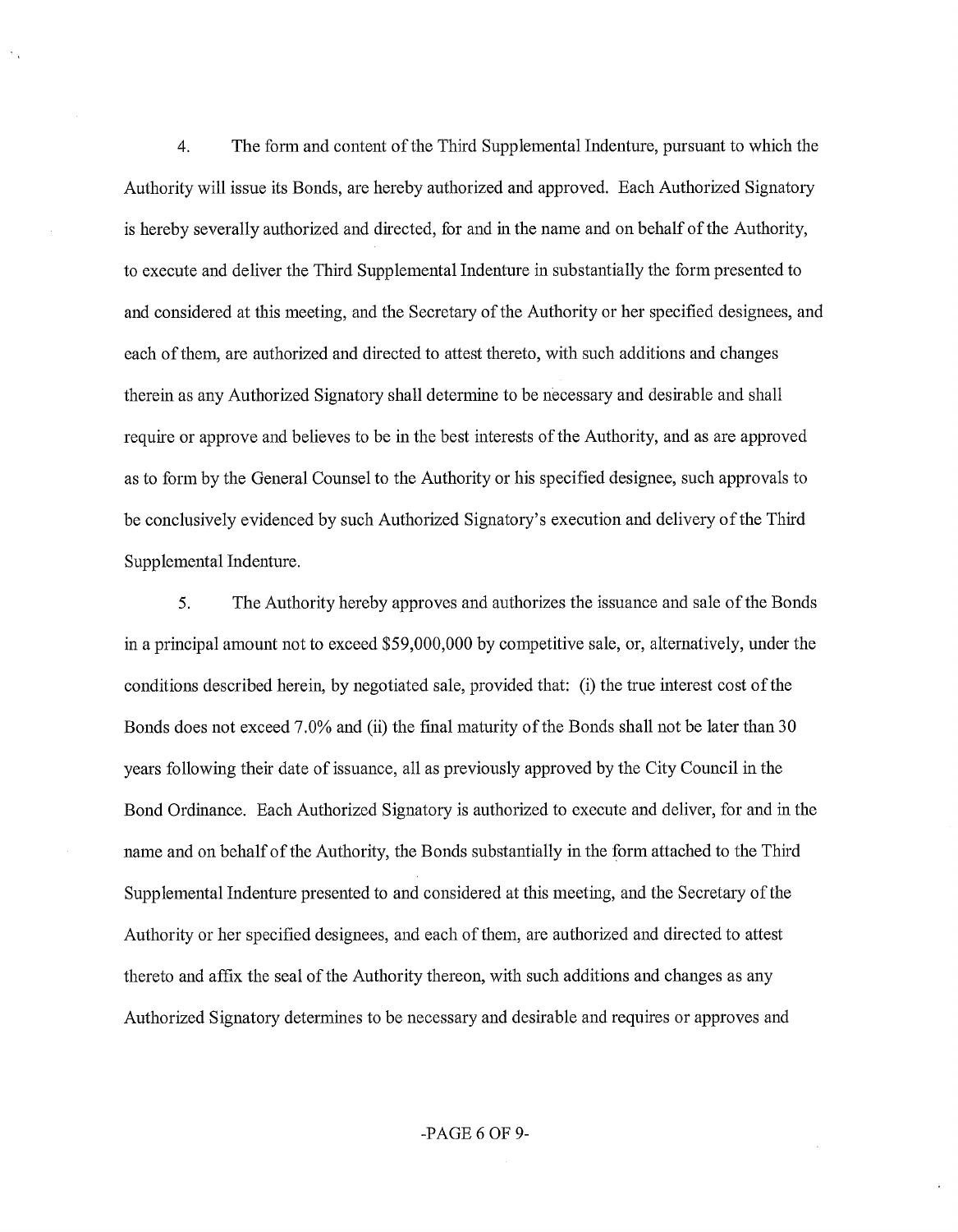believes to be in the best interests of the Authority, such approvals to be conclusively evidenced by the execution of the Bonds.

6. The form and content of the Notice Inviting Bids, pursuant to which the Authority will offer the Bonds for competitive sale, are hereby authorized and approved. Each Authorized Signatory is hereby severally authorized and directed for and in the name and on behalf of the Authority to cause the Bonds to be sold at competitive sale in accordance with the terms set forth in the preceding paragraph and the terms set forth in the Notice Inviting Bids, to cause a summary of the Notice Inviting Bids to be published in accordance with any notice requirements imposed by law and to award the sale of the Bonds to the whming bidder; provided, however, if an Authorized Signatory, with the advice of the City's Financial Advisor for the Bonds, determines that a competitive sale is not in the best interests of the City due to market conditions or other factors, then the Bonds may be sold at a negotiated sale pursuant to Section 7 below.

7. The form and content of the Purchase Agreement are hereby authorized and approved. In the event that a determination is made as described in Section 6 above to sell the Bonds at a negotiated sale, then each Authorized Signatory is hereby severally authorized and directed for and in the name and on behalf of the Authority, to select one or more underwriters from the City's approved list of underwriters to execute and deliver the Purchase Agreement in connection with the purchase and sale of the Bonds, substantially in the form presented to and considered at this meeting, with such changes and additions therein as such Authorized Signatory shall determine to be necessary and desirable and shall require or approve and believes to be in the best interests of the City and as are approved as to form by the General Counsel to the Authority or his specified designee, such approvals will be conclusively evidenced by such Authorized Signatory's execution and delivery of the Purchase Agreement.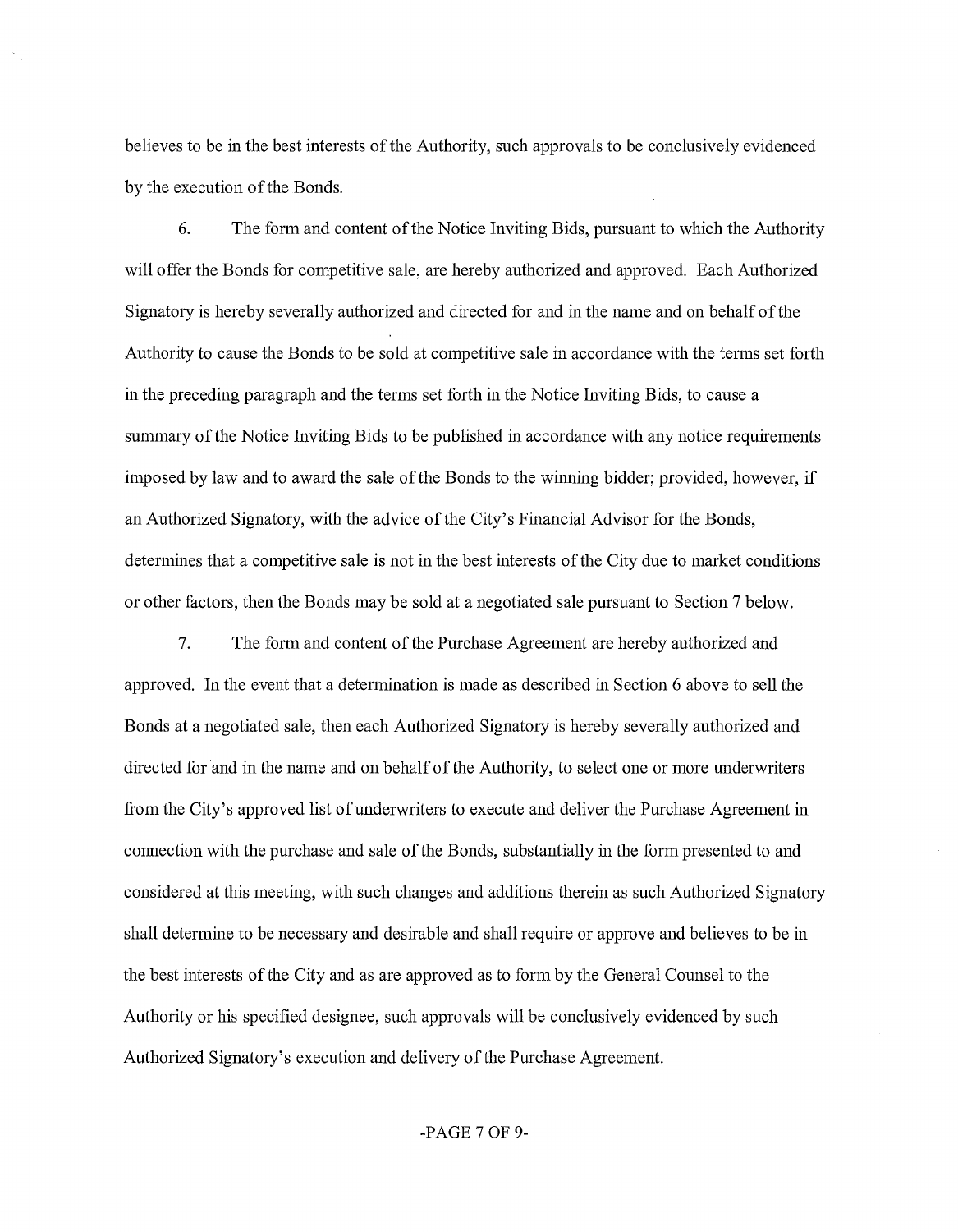8. All actions heretofore taken by any Authorized Signatory or by any officers, employees, agents or directors of the Authority with respect to the issuance, delivery or sale of the Bonds, or in connection with or related to any of the Financing Documents or of the other documents referenced herein or related to financing the Projects, are hereby approved, confirmed and ratified. Any Authorized Signatory, the Secretary of the Authority, the General Counsel to the Authority and other officers, employees, agents and directors of the Authority are, and each of the foregoing acting alone or through their specified designee, is hereby authorized and directed, for and in the name and on behalf of the Authority, to do any and all things, take any and all actions, and execute and deliver such documents, agreements and certificates (including, but not limited to, the tax compliance certificate), which they, or any of them, may deem necessary or advisable to effectuate the purposes of this Resolution or of the Financing Documents or the lawful issuance and delivery of the Bonds and to consummate the transactions authorized hereby and evidenced by the Financing Documents. In addition, any Authorized Signatory is hereby authorized to approve additions and changes to the Financing Documents and the other documents authorized by this Resolution (including, but not limited to, establishing or changing the size of any reserve fund securing the Bonds, establishing the redemption provisions of the Bonds, and determining which capital improvement Projects are financed with the proceeds of the Bonds, if believed by the Chief Operating Officer of the City or the Chief Financial Officer of the City, with the advice of the City's Financial Advisor for the Bonds, to be in the best interest of the City in light of market conditions, such determination to be conclusively evidenced by the execution and delivery of the Financing Documents by the City), as such Authorized Signatory shall determine to be necessary and desirable and require or approve and believes to be in the best interests of the Authority, such determination shall be